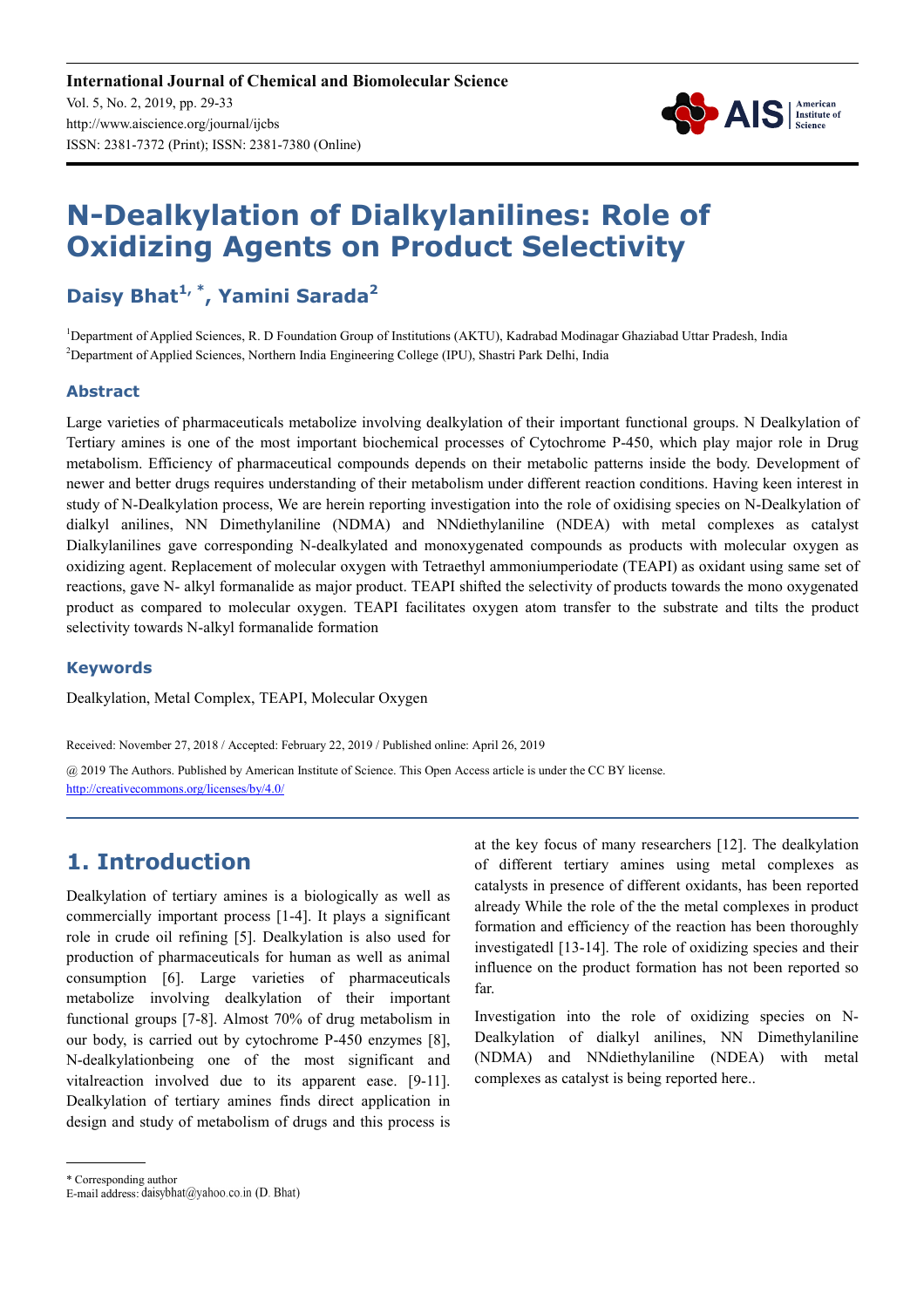## **2. Method and Materials**

Tertiary amines, NN Dimethyl aniline (NNDMA) andNNDiethyl aniline (NNDEA), were purchased commercially and purified before use. [15] Solvents acetonitrile, benzene, and ethyl acetate were also purified before use. Other reagents i.e. 2,6-di-*tert*-butyl-4 methylphenol, butyl vinyl ether, sodiumperiodate, and tertraethylammonium bromide were obtained from commercial sources and used directly.

#### **2.1. Synthesis of Tetraethyl Ammonium Periodate (TEAPI)**

TEAPIwas synthesised by stirring a solution of tetraethyl ammonium bromide  $(2.1g$  in 5ml  $H_2O$ ) with sodium periodate solution (2.1g in 20ml water) for half an hour. The precipitate obtained was filtered, washed and dried thoroughly over phosphorous pentoxide. [16]

#### $(C_2H_5)_4NBR + Na10_4 \rightarrow (C_2H_5)_4N10_4 +Nabr.$

The substituted metalorphyrin complexes, having electronegative substituents at the β-pyrrole position and Ophenyl position Viz; metal (octabromoterraphenylporphyrin, M(OBP)Cl), 2,6, dichloro tetraphenylporphyrin (M(2,6,ClTPP)Cl) and octachlorooctabromo-tetraphenylporphyrin M(OCOBP)Cl), were prepared using a modified literature procedure. [17-18]. Products of dealkylation were characterized by spectroscopic methods like NMR and Mass spectroscopy along with routine analytic techniques.

#### **2.2. Procedure for N-Dealkylation**

Dealkylation reaction using molecular oxygen and TEAPI as oxidants were carried out by using our previously reported procedures [14]. In a typical procedure, 5mmols of Tertiary amine (NNDMA, NNDEA) and 10 mmol of TEAPI oxidant [Molecular oxygen], was taken in 10 ml of acetonitrile in a round bottomed flask, fitted with reflux condenser. 0.01 mmol of catalyst [Fe (OBP) Cl], [Fe(OCOBP) Cl] [Fe(2,6,Cl,TPP) Cl] was added to reaction mixture. The Contents were refluxed at 60° for 7 hrs. Aliquots were taken out periodically to check consumption of starting material using pre-heated TLC plates till reaction was complete. The solvent was removed and remaining solution subjected to

column chromatography over silica gel. Benzene and Ethylacetate were used as eluants. In a typical method for product separation, using TEAPI as oxidant, only benzene was used at the beginning of the process, when a yellowish oily substance eluted out first which was identified as Nmethlyformanalide (m-p. 240°C). Further elution with benzene resulted in the separation of yellow brownish gum, which remained unidentified. The column was then eluted with a 90:10 V/V mixture of benzene, ethylacetate when a reddish brown solution started eluting out. Solvent evaporation left behind a brownish oily substance (b.p. 194°). It was found to contain mainly N-methlyl aniline. Unreacted NNDMA eluted out at the end. Besides the above products an unidentified sticky mass was also obtained when the column was eluted with a 60:40 mixture of benzene ethylacetate. This mass failed to crystallize and could not be purified hence remained uncharacterized. The yield of this unidentified product was extremely low.

The experimental procedure using molecular oxygen as oxidant was same as described above. The product obtained were characterized by spectroscopic (H' NMR, using JOEL-JNN-EX-90; and Mass spectroscopy using JOEL, DX-300 analyser) and analytical methods. Elemental analysis using carlo-ERBA equipment. Wherever required products were compared with authentic samples as well.

#### **2.3. Dealkylation Reaction in Presence of Additives**

Effect of additives like 2,6 ditertertiary. butyl- 4 methyl phenol and butyl vinyl ether on the product formation was studied, by adding 1mmol of the additive to the reaction mixture containing 10 mmol of substrate with 0.001 mmol of catalyst and oxidant (molecular oxygen /TEAPI) and refluxing the same for ten hours. The products were subjected to column chromatography and analyzed by spectral analysis.

## **3. Results**

The products obtained from dealkylation reaction of NNdimethyl aniline and NN diethyl aniline using molecular oxygen andTEAPI as oxidant are given in Tables 1 and 2 respectively.

Table 1. Oxidative dealkylation of NN-dialkylaniline with molecular oxygen.

| S.No           | Catalyst               | Product (m mol) * |                          |       |       |  |
|----------------|------------------------|-------------------|--------------------------|-------|-------|--|
|                |                        |                   |                          |       |       |  |
| A. NNDMA       |                        |                   |                          |       |       |  |
|                | Fe(OCOBP) Cl           | 2.80              | 2.1                      | 0.20  | 1.070 |  |
| ↑              | Fe $(2,6,Cl2TPP)$ Cl   | 1.6               | 1.40                     | 0.40  | 0.95  |  |
|                | Fe (OBP) Cl            | 2.89              | 2.06                     | 0.625 | 0.9   |  |
| $\overline{4}$ | Fe(OBP)Cl <sup>a</sup> | Nil               | $\overline{\phantom{a}}$ | Nil   | Nil   |  |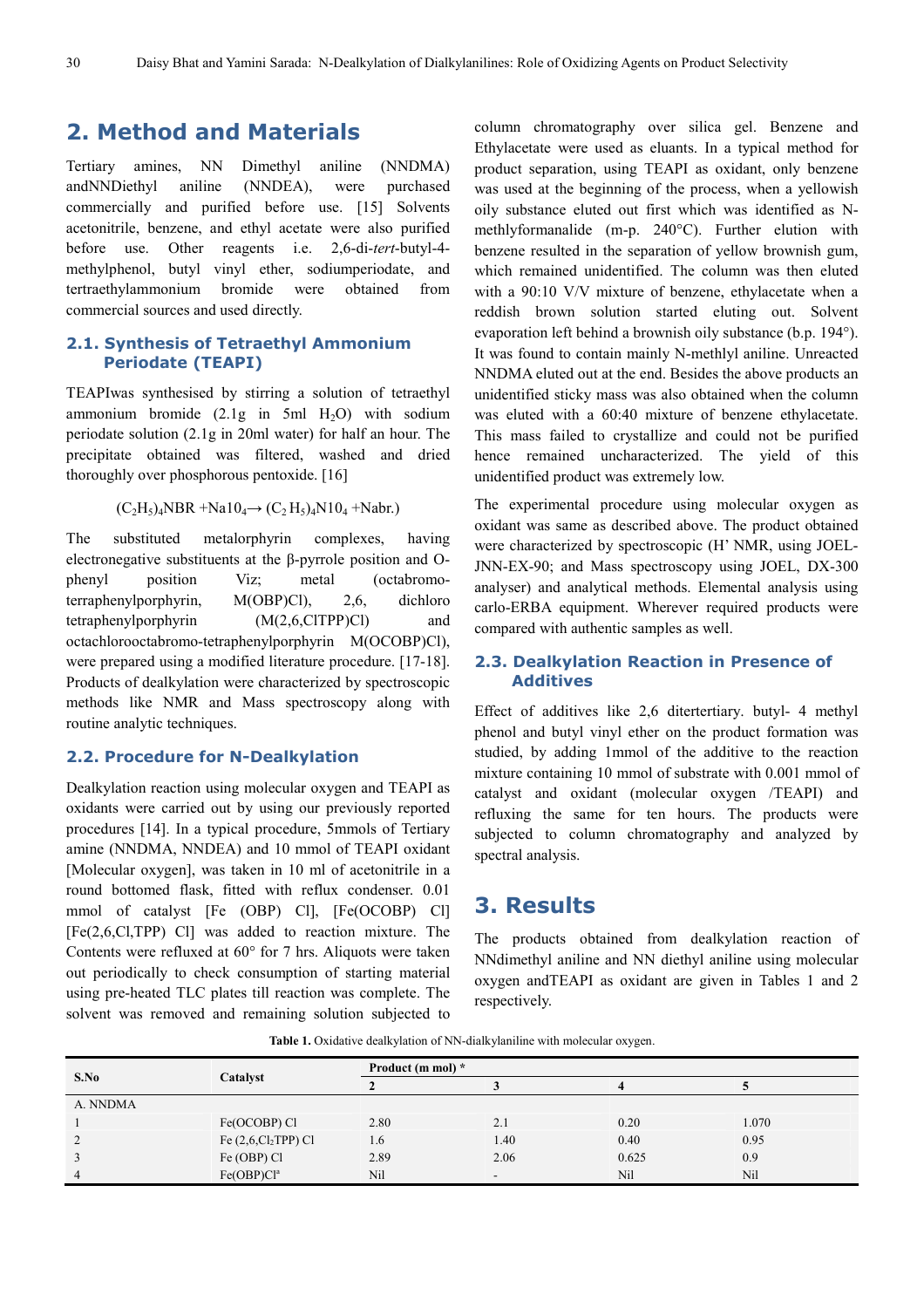| S.No            | Catalyst                | Product (m mol) * |      |                  |      |  |
|-----------------|-------------------------|-------------------|------|------------------|------|--|
|                 |                         |                   |      |                  |      |  |
|                 | Fe(OBP) Cl <sup>b</sup> | 2.81              | 2.00 | 0.52             | 0.85 |  |
| <b>B. NNDEA</b> |                         |                   |      |                  |      |  |
|                 | Fe (OCOBP) CL           | 1.10              | 1.3  |                  |      |  |
|                 | Fe $(2,6$ Cl TPP) Cl    | 1.21              | 1.8  |                  |      |  |
|                 | Fe (OBP) CL             | 1.19              | 2.4  | Yellow oily mass |      |  |

5 mmol amine with 10 ml Acetonitrile in Molecular oxygen, refluxed at 60° for 10hrs.

 $b$ Reaction in presence of 2,6, di ter. butyl 4methyl phenol.

NNDMAgave*N*-methyl aniline (2), *N*-methylfomanilide (3) asmajorproduct, and *N*-(4-dimethylaminobenzyl)-*N*-methylaniline (4) and 4-4'-methylene bis(*NN*-dimethylaniline) (5) as minor products. The latter too products are formed as a result of dimerisationreaction. (Figure 1)



**Figure 1.** Dealkylation of NNDMA using Molecular oxygen.

NNdiethyl aniline gave corresponding de-ethylated compounds as products when subjected to dealkylation under similar reaction conditions. The yield of products formed shows variation as the catalyst is changed from less halogenated catalyst complex to more halogenated complex.

When TEAPI was employed as oxidizing agent NNDMA and NNDEA produced the corresponding monodealkylated and mono-oxygenated compounds as major products (Table 2, Figure 2). A brownish residue, which remained unidentified, was also observed in some reactions. Change of the catalyst effected the yield of products formed in these reactions as well. The yield of products improved as we move from a less halogenated catalyst to more halogenated one. In the same manner as observed in case of reactions carried out in presence of molecular oxygen. When the reaction was carried out in the absence of the catalyst complexes, while the remaining conditions were unaltered, no significant product formation could be observed, even after 10 hrs. of reaction.

| S.No | <b>Substrate</b> |                         |       | <b>Product mmol</b>      |                              |  |  |
|------|------------------|-------------------------|-------|--------------------------|------------------------------|--|--|
|      |                  | Catalyst                |       |                          | other                        |  |  |
|      |                  | Fe (OBP) Cl             | 1.0   | 3.5                      |                              |  |  |
|      | <b>NNDMA</b>     | Fe (OCOBP) Cl           | 1.8   | 2.6                      | Yellowish brown unidentified |  |  |
|      |                  | Fe $(2.6$ Cl TPP $)$ Cl | 1.1   | 2.0                      |                              |  |  |
| 2.   | NNDMA*           | Fe (OBP) CL             | 1.1   | 3.1                      |                              |  |  |
|      | NNDMA**          | No catalyst             | $- -$ | $\overline{\phantom{a}}$ | Trace of sticky mass.        |  |  |
|      |                  | $Fe(OBP)$ CL            | 1.1   | 2.8                      |                              |  |  |
| 3.   | <b>NNDEA</b>     | Fe (OCOBP) CL           | 0.9   | 1.9                      | Yellow oily mass             |  |  |
|      |                  | Fe $(2,6$ Cl TPP $)$ Cl | 1.0   | 1.8                      |                              |  |  |

**Table 2.** N-Dealkylation of Tertiary amines with TEAPI.

5 mmol amine + 10 mmol TEAPI in 10 ml Acetonitrile refluxed at 60° for 7hrs.

\*Reaction in presence of 2,6, di ter. butyl 4methyl phenol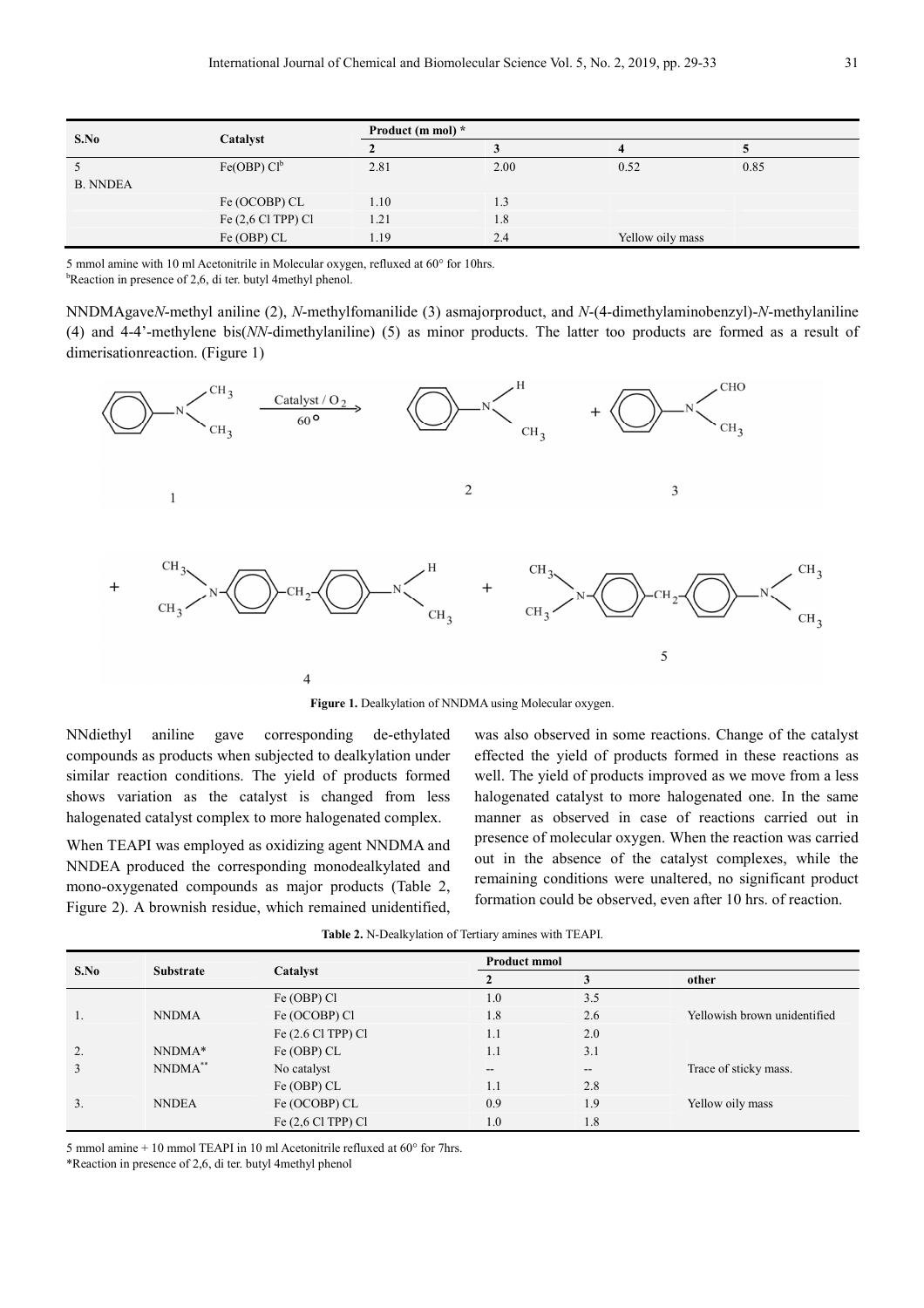

**Figure 2.** Dealkylation of NN Dimethylaniline using TEAPI.

## **4. Discussion**

The results show the important role-played by catalysts in the process under investigation. The Comparative data of the products obtained from various reactions is given in Table 3.

Comparison of two sets of dealkylation reactions with respect to oxidizing agent used, led to observation that under similar reaction conditions NNDMA gave N-methyl aniline(2), Nmethyl formanalide and traces of dimerised products 4 and 5

as products with molecular oxygen as oxidant while as replacement of molecular oxygen with TEAPI shifted product selectivity towards N-methyl formanalide (3) as major product along with N- methyl aniline(2). This shift in product selectivity towards product 3 was observed with other sets of reactions as well. This observation suggests that oxidizing species plays an important role in reaction mechanism and influences product formation. Table 3 TEAPI facilitates transfer of oxygen atom to the substrate molecule.

|  |  | Table 3. Comparative study of products of dealkylation of NNDMA with Molecular oxygen and TEAPI. |  |
|--|--|--------------------------------------------------------------------------------------------------|--|
|  |  |                                                                                                  |  |

| S.No.    | Oxidant used     | <b>Catalyst used</b>            |                  | <b>Products (mmols)</b> |                          |                          |  |
|----------|------------------|---------------------------------|------------------|-------------------------|--------------------------|--------------------------|--|
|          |                  |                                 | ∠                |                         |                          |                          |  |
|          |                  | Fe (OBP) Cl                     | 1.0              | 3.5                     |                          |                          |  |
|          | <b>TEAPI</b>     | Fe $(2,6,\text{Cl}_2$ TPP) Cl   | 1.1              | 2.0                     | $\overline{\phantom{a}}$ | $\overline{\phantom{a}}$ |  |
|          |                  | Fe (OCOBP) Cl                   | 1.8              | 2.6                     |                          | $\overline{\phantom{a}}$ |  |
|          |                  | Fe (OBP) Cl                     | 2.89             | 2.06                    | 0.625                    | 0.9                      |  |
| $\gamma$ | Molecular Oxygen | Fe(OCOBP) Cl                    | 2.80             | 2.1                     | 0.20                     | 1.070                    |  |
|          |                  | Fe $(2,6,\mathrm{Cl}_2$ TPP) Cl | 1.6 <sup>2</sup> | 1.40                    | 0.40                     | 0.95                     |  |

Oxidativedealkylation of tertiary amines by cytochrome P-450-dependentmono-oxygenase is either initiated by a one-electron transfer process from the tertiary amine to the active oxidizing species{ET}[19-20]] or by hydrogen atom abstraction of the amine by oxidant as reported{HAT} in some reactions. [21]. Figure 3



**Figure 3.** Mechanism of N-dealkylation of Tertiary amines.

Based upon the investigation of the reaction of NNDimethyl aniline in presence of of 2, 6-di-*tert*-butyl-4-methyphenol and *Butyl Vinyl Ether*. We have suggested one electron transfer route as the most preferred mechanism [14]. This is due to the fact that there is no significant change in product formation in presence of 2, 6-di-*tert*-butyl-4-methyphenol which is a hydrogen atom abstractor it rules out hydrogen atom abstraction pathway of mechanism. The proposed

mechanism and involves a one-electron oxidation of the tertiaryamine I to give an iminium cation radical 7 (Path a). [21, 22]. The cation radical loses a proton to produce radical 8 (Path c). The radical 8 reacts with the oxidant TEAPI/oxygen (Path e), resulting in the formation of oxygenated radical, which accounts for the formation of products 2 and 3. The formation of the dealkylated product 2 has also been explained in a previous study [21] via an